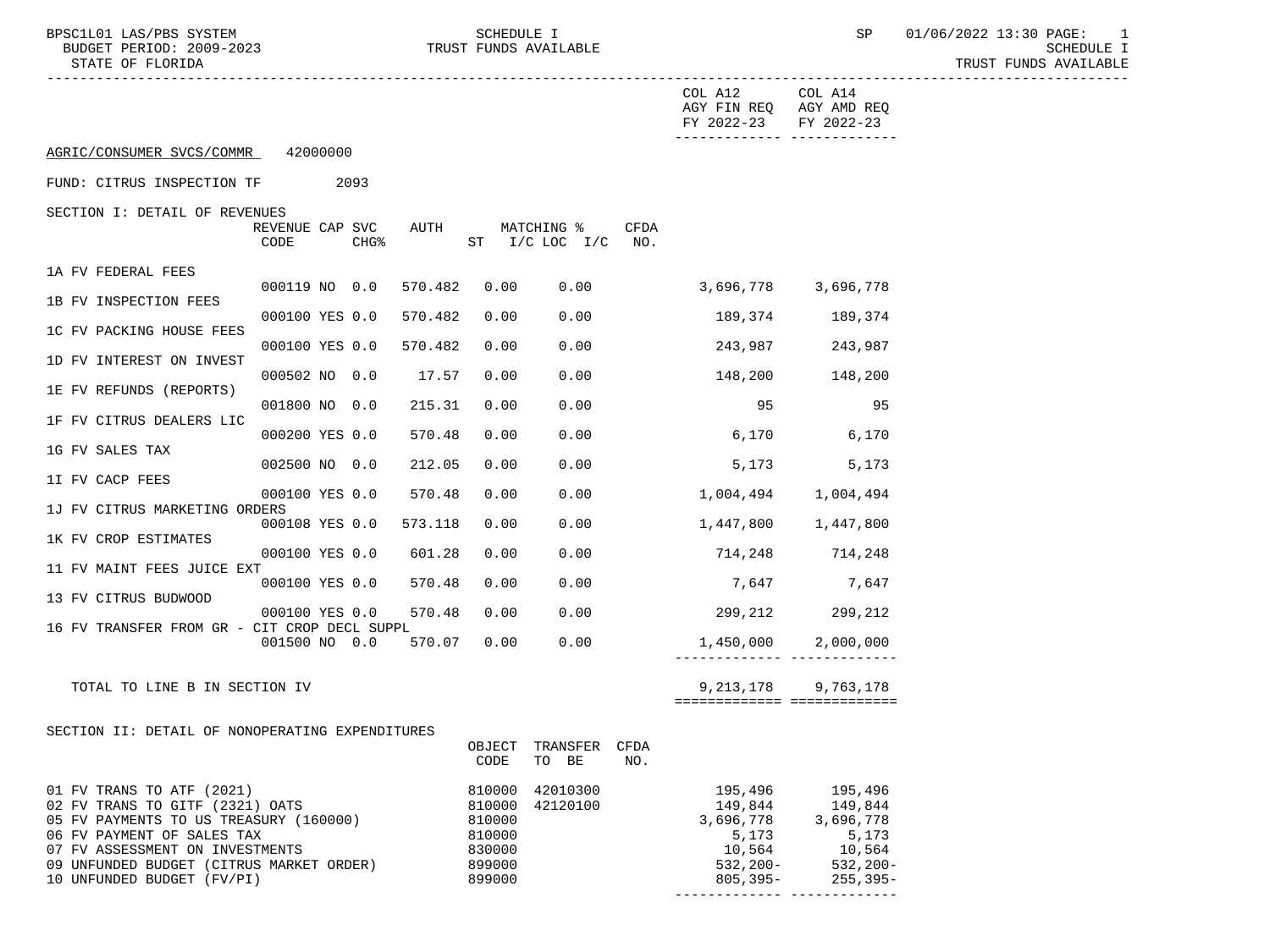| BPSC1L01 LAS/PBS SYSTEM<br>BUDGET PERIOD: 2009-2023<br>STATE OF FLORIDA                                                                                                                                                                                                                                                                                                                      | SCHEDULE I<br>TRUST FUNDS AVAILABLE                       |               |                                                                     | SP                                                                                                                                      | -2<br>01/06/2022 13:30 PAGE:<br>SCHEDULE I<br>TRUST FUNDS AVAILABLE |
|----------------------------------------------------------------------------------------------------------------------------------------------------------------------------------------------------------------------------------------------------------------------------------------------------------------------------------------------------------------------------------------------|-----------------------------------------------------------|---------------|---------------------------------------------------------------------|-----------------------------------------------------------------------------------------------------------------------------------------|---------------------------------------------------------------------|
|                                                                                                                                                                                                                                                                                                                                                                                              |                                                           |               | COL A12 COL A14<br>AGY FIN REQ AGY AMD REQ<br>FY 2022-23 FY 2022-23 |                                                                                                                                         |                                                                     |
| AGRIC/CONSUMER SVCS/COMMR<br>42000000                                                                                                                                                                                                                                                                                                                                                        |                                                           |               |                                                                     |                                                                                                                                         |                                                                     |
| 2093<br>FUND: CITRUS INSPECTION TF                                                                                                                                                                                                                                                                                                                                                           |                                                           |               |                                                                     |                                                                                                                                         |                                                                     |
| SECTION II: DETAIL OF NONOPERATING EXPENDITURES                                                                                                                                                                                                                                                                                                                                              | OBJECT TRANSFER CFDA<br>TO BE<br>CODE                     | NO.           |                                                                     |                                                                                                                                         |                                                                     |
| TOTAL TO LINE E IN SECTION IV                                                                                                                                                                                                                                                                                                                                                                |                                                           |               | ===========================                                         | 2,720,260 3,270,260                                                                                                                     |                                                                     |
| SECTION III: ADJUSTMENTS                                                                                                                                                                                                                                                                                                                                                                     | OBJECT<br>CODE                                            |               |                                                                     |                                                                                                                                         |                                                                     |
|                                                                                                                                                                                                                                                                                                                                                                                              |                                                           |               |                                                                     |                                                                                                                                         |                                                                     |
| TOTAL TO LINE H IN SECTION IV                                                                                                                                                                                                                                                                                                                                                                |                                                           |               | ============================                                        |                                                                                                                                         |                                                                     |
| SECTION IV: SUMMARY                                                                                                                                                                                                                                                                                                                                                                          |                                                           |               |                                                                     |                                                                                                                                         |                                                                     |
| UNRESERVED FUND BALANCE - JULY 1<br>ADD: REVENUES (FROM SECTION I)<br>TOTAL FUNDS AVAILABLE (LINE A + LINE B)<br>LESS: OPERATING EXPENDITURES<br>LESS: NONOPERATING EXPENDITURES (SECTION II) (E)<br>LESS: FIXED CAPITAL OUTLAY (TOTAL ONLY)<br>UNRESERVED FUND BALANCE - JUNE 30 - BEFORE ADJ (G)<br>NET ADJUSTMENTS (FROM SECTION III)<br>ADJUSTED UNRESERVED FUND BALANCE - JUNE $30$ (I) | (A)<br>(B)<br>(C)<br>(D)<br>(F)<br>(H)                    |               | 7,175,455<br>2,720,260<br>2,991,396                                 | 3,673,933 3,673,933<br>9, 213, 178 9, 763, 178<br>12,887,111   13,437,111<br>7,175,455<br>3,270,260<br>2,991,396 2,991,396<br>2,991,396 |                                                                     |
|                                                                                                                                                                                                                                                                                                                                                                                              |                                                           |               |                                                                     |                                                                                                                                         |                                                                     |
| SCHEDULE IB: DETAIL OF UNRESERVED FUND BALANCE                                                                                                                                                                                                                                                                                                                                               | FUNDING SOURCE<br>STATE(S)<br>NONSTATE(N) UNRESTRICTED(U) | RESTRICTED(R) |                                                                     |                                                                                                                                         |                                                                     |
| 02 CITRUS MARKETING ORDERS                                                                                                                                                                                                                                                                                                                                                                   | S                                                         | $\mathbb R$   | . _ _ _ _ _ _ _ _ _ _ _ _ _                                         | 2,991,396 2,991,396                                                                                                                     |                                                                     |
| ADJUSTED UNRESERVED FUND BALANCE - JUNE 30                                                                                                                                                                                                                                                                                                                                                   |                                                           |               |                                                                     | 2,991,396 2,991,396<br>============================                                                                                     |                                                                     |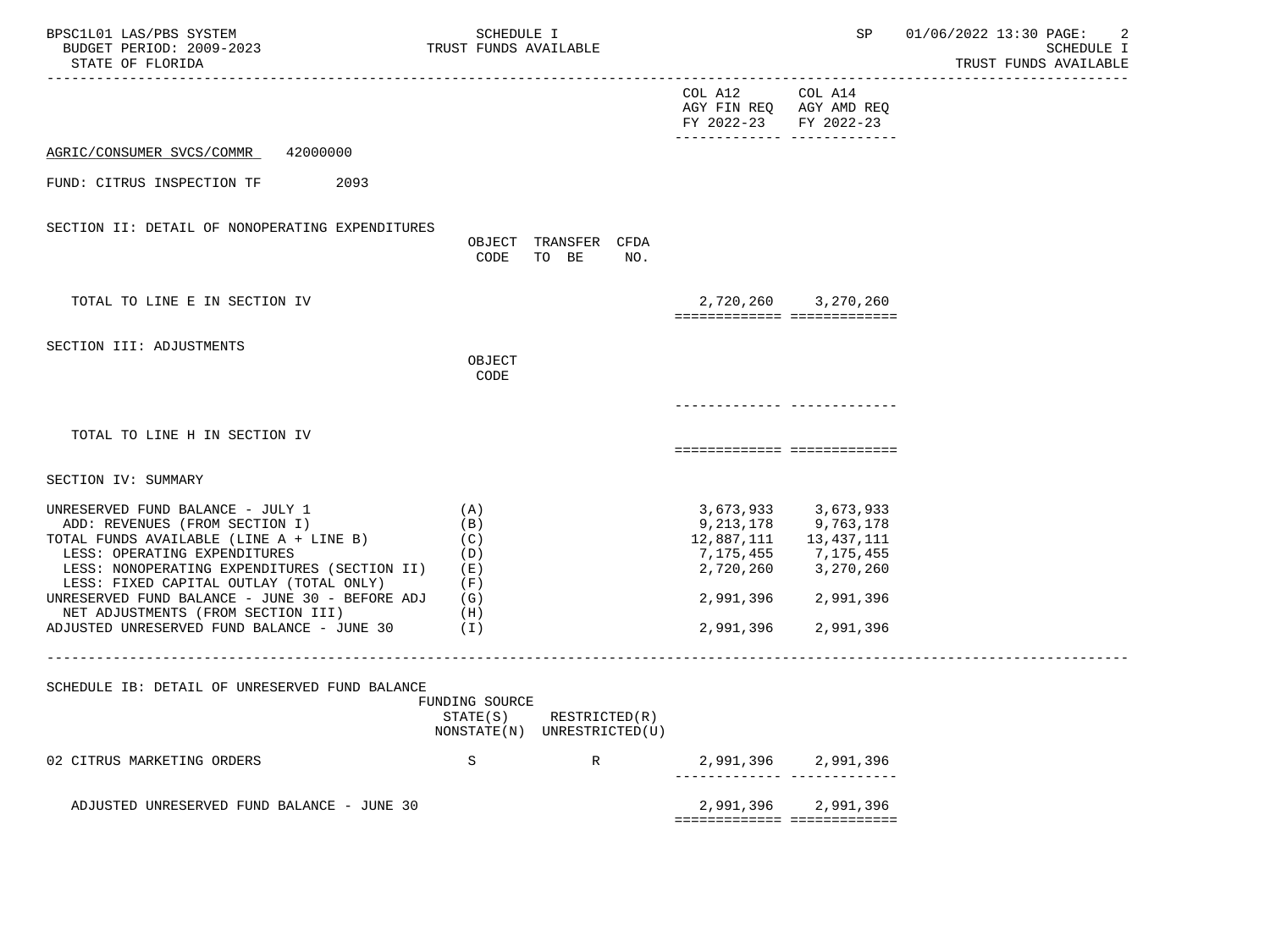BPSC1L01 LAS/PBS SYSTEM SCHEDULE I SEREDULE I SP 01/06/2022 13:30 PAGE: 3<br>BUDGET PERIOD: 2009-2023 TRUST FUNDS AVAILABLE

TRUST FUNDS AVAILABLE

|                                                 |                         |                  |         |      |                                        |             | COL A12<br>FY 2022-23 | COL A14<br>AGY FIN REQ AGY AMD REQ<br>FY 2022-23 |
|-------------------------------------------------|-------------------------|------------------|---------|------|----------------------------------------|-------------|-----------------------|--------------------------------------------------|
| AGRIC/CONSUMER SVCS/COMMR                       | 42000000                |                  |         |      |                                        |             |                       | -------------- --------------                    |
| FUND: FEDERAL GRANTS TRUST FUND                 |                         | 2261             |         |      |                                        |             |                       |                                                  |
| SECTION I: DETAIL OF REVENUES                   |                         |                  |         |      |                                        |             |                       |                                                  |
|                                                 | REVENUE CAP SVC<br>CODE | CHG <sup>8</sup> | AUTH    |      | MATCHING %<br>ST $I/C$ LOC $I/C$       | CFDA<br>NO. |                       |                                                  |
| A2 ADM INTEREST ON INVESTMENTS                  |                         |                  |         |      |                                        |             |                       |                                                  |
|                                                 | 000504 NO 0.0           |                  | 17.57   | 0.00 | 0.00                                   |             | $250,000$ $250,000$   |                                                  |
| A6 ADM TRANSFER FROM DFS - TRUST FUND LOAN 2732 |                         |                  |         |      |                                        |             |                       |                                                  |
|                                                 | 001500 NO 0.0           |                  | 215.18  | 0.00 | 0.00                                   |             | 6,000,000             | 6,000,000                                        |
| B2 MKT SPECIALTY CROP                           | 000700 NO 0.0           |                  | 570.07  | 0.00 | 0.00                                   | 10.170      | 4,274,160             | 5,774,160                                        |
| B6 MKT US GRANTS - OTHER (SUPPORT FAPC)         |                         |                  |         |      |                                        |             |                       |                                                  |
|                                                 | 000700 NO 0.0           |                  | 570.21  | 0.00 | 0.00                                   | 10.171      | 206,586               | 206,586                                          |
| D1 PI CITRUS CANKER/CITRUS HEALTH RESPONSE      |                         |                  |         |      |                                        |             |                       |                                                  |
|                                                 | 000700 NO 0.0           |                  | 570.07  | 0.00 | 0.00                                   | 10.025      | 6,038,637             | 6,038,637                                        |
| D2 PI US GRANTS - OTHER                         |                         |                  |         |      |                                        |             |                       |                                                  |
| G5 AI US GRANTS - OTHER                         | 000700 NO 0.0           |                  | 570.07  | 0.00 | 0.00                                   | 10.025      | 7,515,970             | 9,066,384                                        |
|                                                 | 000700 NO 0.0           |                  | 585.11  | 0.00 | 0.00                                   | 10.025      | 1,100,000             | 1,100,000                                        |
| I1 AO US GRANTS - OTHER                         |                         |                  |         |      |                                        |             |                       |                                                  |
|                                                 | 000700 NO 0.0           |                  | 597.010 | 0.00 | 0.00                                   | 93.103      | 9,000                 | 9,000                                            |
| I4 AQ US GRANTS - GULF STATES MARINE FISHERIES  |                         |                  |         |      |                                        |             |                       |                                                  |
|                                                 | 000700 NO 0.0           |                  | 597.010 | 0.00 | 0.00                                   | 11.454      |                       | 71,472                                           |
| I6 AQ US GRANTS (USDA HARD CLAM R&D)            | 000700 NO 0.0           |                  | 570.07  | 0.00 | 0.00                                   | 10.200      | 41,255                | 41,255                                           |
| J3 FV US GRANTS - OTHER                         |                         |                  |         |      |                                        |             |                       |                                                  |
|                                                 | 000700 NO               | 0.0              | 570.21  | 0.00 | 0.00                                   | 93.103      | 1,169,384             | 1,169,384                                        |
| K1 FV RECOVERY OF INDIRECT COSTS FROM FED GOVT  |                         |                  |         |      |                                        |             |                       |                                                  |
|                                                 | 000799 NO 0.0           |                  | 570.07  | 0.00 | 0.00                                   | 66.605      | 35,521                | 35,521                                           |
| K1 AES US GRANTS - OTHER                        | 000700 NO 0.0           |                  | 487.13  | 0.00 | 0.00                                   | 66.605      | 662,088               | 662,088                                          |
| K2 AES US GRANTS - OTHER                        |                         |                  |         |      |                                        |             |                       |                                                  |
|                                                 | 000700 NO 0.0           |                  | 487.13  | 0.00 | 0.00                                   | 93.103      | 820,000               | 820,000                                          |
| K4 AES GRANTS - ENFORCEMENT                     |                         |                  |         |      |                                        |             |                       |                                                  |
|                                                 | 000700 NO 0.0           |                  | 487.13  | 0.00 | 0.00                                   | 66.605      | 500,000               | 500,000                                          |
| K8 AES RECOVERY OF INDIRECT COSTS FROM FED      |                         |                  |         |      |                                        |             |                       |                                                  |
| M1 FS FERN GRANT USDA/FDA                       | 000799 NO 0.0           |                  | 215.32  | 0.00 | 0.00                                   | 66.605      | 31,187                | 31,187                                           |
|                                                 |                         |                  |         |      | 000700 NO 0.0 500.032 0.00 0.00 10.479 |             | 233,000               | 233,000                                          |
| M2 FS FDA FLEXIBLE FUNDING MODEL                |                         |                  |         |      |                                        |             |                       |                                                  |
|                                                 | 000700 NO 0.0           |                  | 500.032 | 0.00 | 0.00                                   | 93.103      | 895,000               | 895,000                                          |
| M3 FS PESTICIDE DATA PROGRAM                    |                         |                  |         |      |                                        |             |                       |                                                  |
| M6 FS US GRANTS - OTHER                         | 000700 NO 0.0           |                  | 500.032 | 0.00 | 0.00                                   | 10.163      | 1,250,000             | 1,250,000                                        |
|                                                 | 000700 NO               | 0.0              | 500.032 | 0.00 | 0.00                                   | 93.103      | 300,000               | 300,000                                          |
| NO FS RECOVERY OF INDIRECT COSTS FROM FED       |                         |                  |         |      |                                        |             |                       |                                                  |
|                                                 | 000799 NO 0.0           |                  | 570.07  | 0.00 | 0.00                                   | 10.163      | 86,048                | 86,048                                           |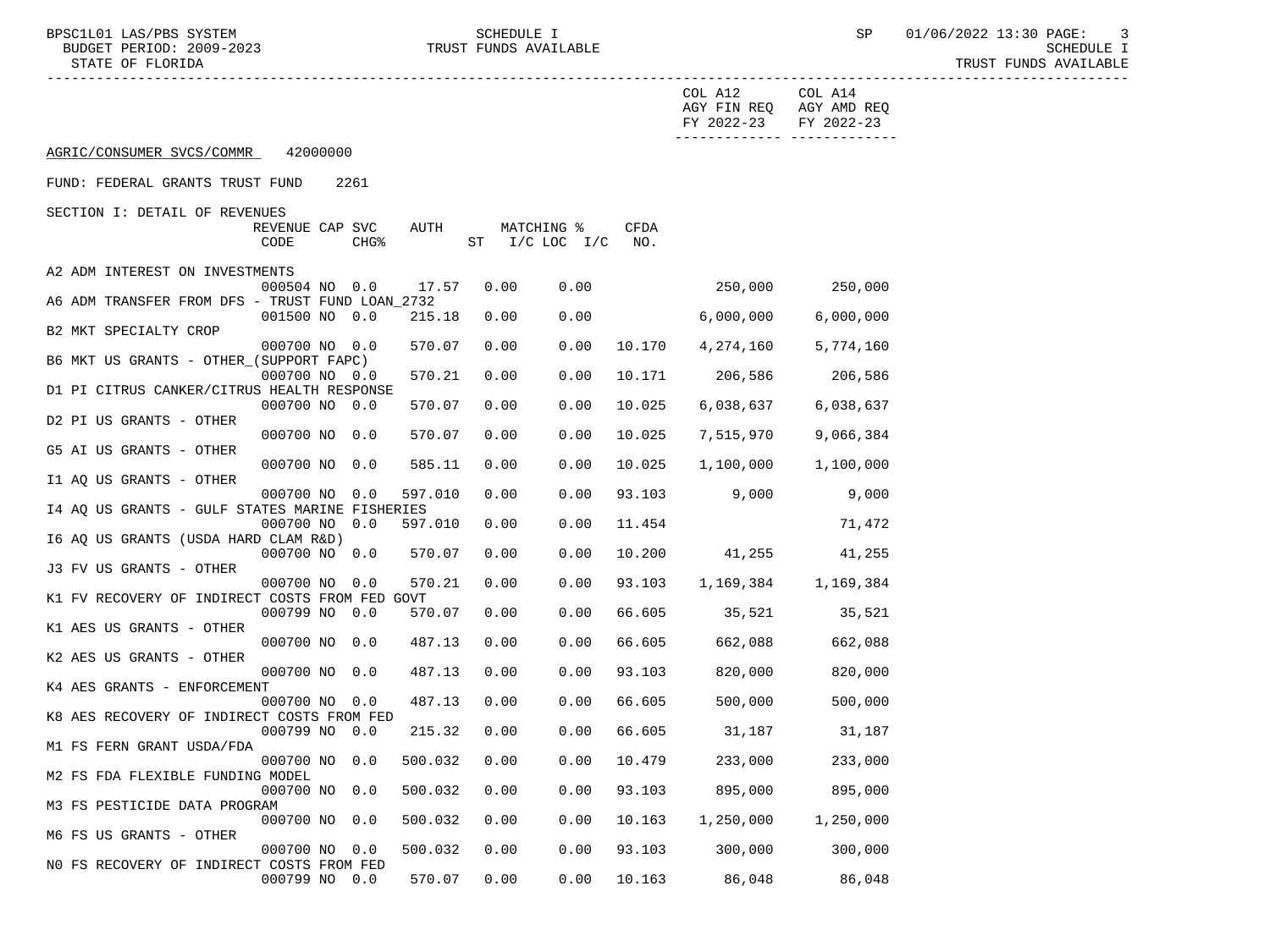TRUST FUNDS AVAILABLE

|                                                               |        |                              |      |             | COL A12<br>AGY FIN REQ AGY AMD REQ<br>FY 2022-23 | COL A14<br>FY 2022-23         |
|---------------------------------------------------------------|--------|------------------------------|------|-------------|--------------------------------------------------|-------------------------------|
| AGRIC/CONSUMER SVCS/COMMR<br>42000000                         |        |                              |      |             |                                                  | -------------- -------------- |
| FUND: FEDERAL GRANTS TRUST FUND<br>2261                       |        |                              |      |             |                                                  |                               |
| SECTION I: DETAIL OF REVENUES                                 |        |                              |      |             |                                                  |                               |
| REVENUE CAP SVC<br>CODE<br>CHG <sup>8</sup>                   | AUTH   | MATCHING %<br>ST I/C LOC I/C |      | CFDA<br>NO. |                                                  |                               |
| N3 FS RECOVERY OF INDIRECT COSTS FROM FED                     |        |                              |      |             |                                                  |                               |
| 000799 NO<br>0.0                                              | 570.07 | 0.00                         | 0.00 | 10.479      | 4,000                                            | 4,000                         |
| N4 FS RECOVERY OF INDIRECT COSTS FROM FED                     |        |                              |      |             |                                                  |                               |
| 000799 NO<br>0.0<br>N8 FS RECOVERY OF INDIRECT COSTS FROM FED | 570.07 | 0.00                         | 0.00 | 93.448      | 4,000                                            | 4,000                         |
| 000799 NO<br>0.0                                              | 570.07 | 0.00                         | 0.00 | 93.103      | 10,000                                           | 10,000                        |
| O1 FFS USDA HURRICANE MICHAEL BLOCK (DEM-2261)                |        |                              |      |             |                                                  |                               |
| 001510 NO 0.0                                                 | 570.07 | 0.00                         | 0.00 | 10.129      | 500,000                                          | 500,000                       |
| 02 FFS USFS HAZARD MITIGATION<br>000700 NO 0.0                | 589.04 | 0.00                         | 0.00 | 10.664      | 473,136                                          | 473,136                       |
| 03 FFS URBAN FORESTRY ASSIST                                  |        |                              |      |             |                                                  |                               |
| 000700 NO 0.0                                                 | 589.04 | 0.00                         | 0.00 | 10.664      | 1,106,584                                        | 1,106,584                     |
| 05 FFS US GRANTS - OTHER<br>000700 NO 0.0                     | 589.04 | 0.00                         | 0.00 | 10.652      | 500,000                                          | 500,000                       |
| 07 FFS US GRANTS - OTHER                                      |        |                              |      |             |                                                  |                               |
| 000700 NO 0.0                                                 | 589.04 | 0.00                         | 0.00 | 10.676      | 200,000                                          | 200,000                       |
| 08 FFS US GRANTS - OTHER                                      |        |                              |      |             |                                                  |                               |
| 000700 NO 0.0<br>P1 FFS USFS PREPAREDNESS                     | 589.04 | 0.00                         | 0.00 | 10.680      | 250,000                                          | 250,000                       |
| 000700 NO 0.0                                                 | 589.04 | 0.00                         | 0.00 | 10.664      | 533,395                                          | 533,395                       |
| P7 FFS TRANSFER FROM FWCC (2672)                              |        |                              |      |             |                                                  |                               |
| 001510 NO 0.0                                                 | 215.32 | 0.00                         | 0.00 | 15.634      | 150,000                                          | 150,000                       |
| Q1 FFS PLANT CONSERVATION<br>000700 NO 0.0                    | 570.07 | 0.00                         | 0.00 | 15.615      | 255,000                                          | 255,000                       |
| Q2 FFS US GRANTS BP RESTORE                                   |        |                              |      |             |                                                  |                               |
| 000700 NO 0.0                                                 | 570.07 | 0.00                         | 0.00 | 87.051      | 411,204                                          | 411,204                       |
| Q4 FFS US GRANTS FOREST INVENTORY<br>000700 NO 0.0            | 570.07 | 0.00                         | 0.00 | 10.652      | 17,433                                           | 17,433                        |
| Q5 FFS US GRANTS                                              |        |                              |      |             |                                                  |                               |
| 000700 NO 0.0                                                 | 570.07 | 0.00                         | 0.00 |             | 10.664 1,402,367 1,402,367                       |                               |
| Q8 FFS REFUNDS                                                |        |                              |      |             |                                                  |                               |
| 001800 NO 0.0<br>Q9 FFS REFUNDS                               | 215.31 | 0.00                         | 0.00 |             | 10.664 1,675                                     | 1,675                         |
| 001800 NO 0.0                                                 |        |                              |      |             | 215.31  0.00  0.00  10.676  1,414                | 1,414                         |
| RO FFS RECOVERY OF INDIRECT COSTS FROM FED                    |        |                              |      |             |                                                  |                               |
| 000799 NO 0.0<br>R1 FFS RECOVERY OF INDIRECT COSTS FROM FED   | 215.32 | 0.00                         | 0.00 | 10.664      | 119,172                                          | 119,172                       |
| 000799 NO 0.0                                                 | 215.32 | 0.00                         | 0.00 | 10.652      | 62,000                                           | 62,000                        |
| R2 FFS RECOVERY OF INDIRECT COSTS FROM FED                    |        |                              |      |             |                                                  |                               |
| 000799 NO 0.0                                                 | 215.32 | 0.00                         | 0.00 | 10.676      | 1,500                                            | 1,500                         |
| R3 FFS RECOVERY OF INDIRECT COSTS FROM FED<br>000799 NO 0.0   | 215.32 | 0.00                         | 0.00 | 10.678      | 1,605                                            | 1,605                         |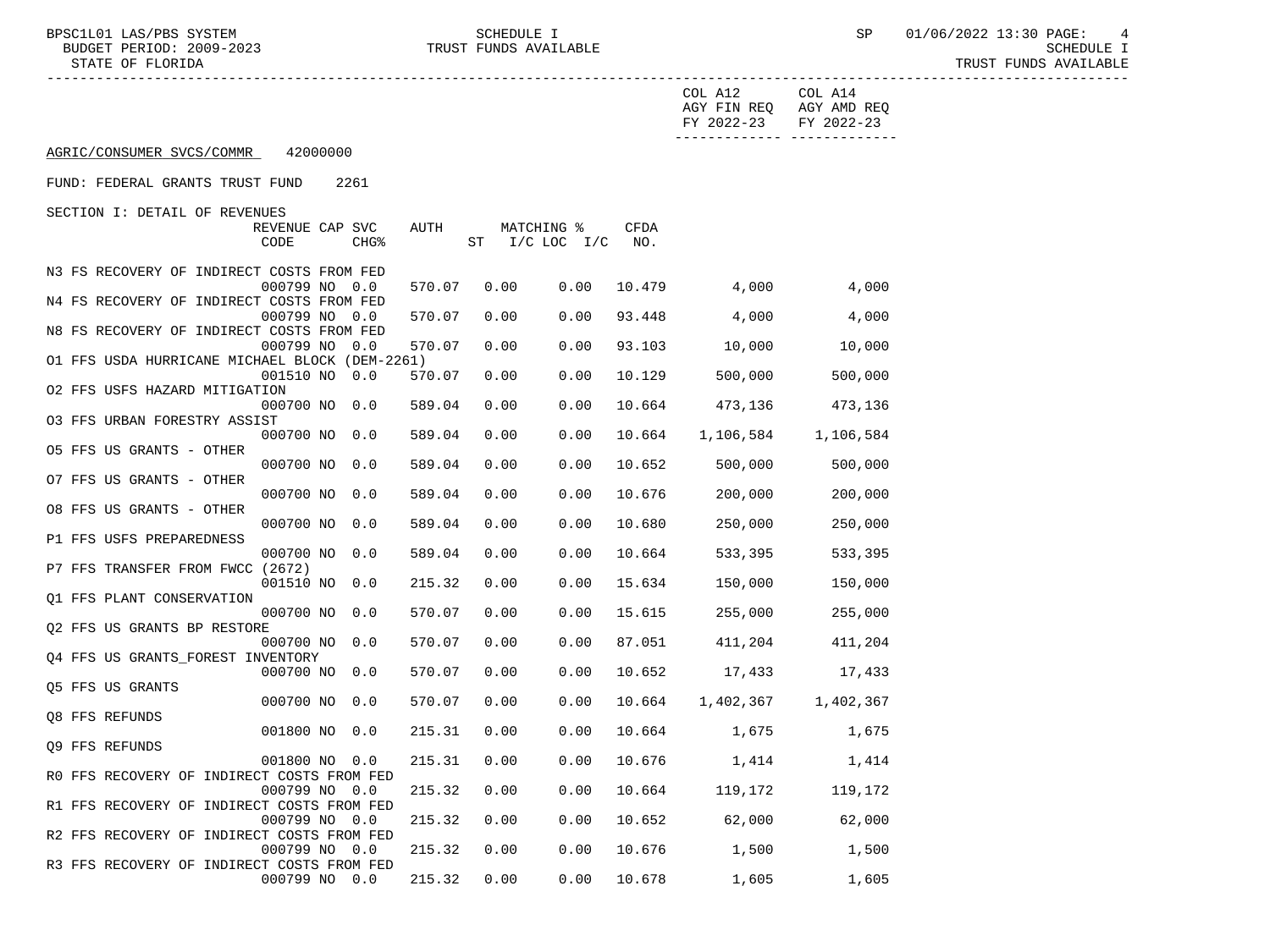STATE OF FLORIDA AND INTERNATIONAL STATE OF FUNDS AVAILABLE

|                                                 |                         |                  |         |      |                              |                    | COL A12    | COL A14<br>AGY FIN REQ AGY AMD REQ         |
|-------------------------------------------------|-------------------------|------------------|---------|------|------------------------------|--------------------|------------|--------------------------------------------|
|                                                 |                         |                  |         |      |                              |                    | FY 2022-23 | FY 2022-23<br>------------- -------------- |
| AGRIC/CONSUMER SVCS/COMMR                       | 42000000                |                  |         |      |                              |                    |            |                                            |
| FUND: FEDERAL GRANTS TRUST FUND                 |                         | 2261             |         |      |                              |                    |            |                                            |
| SECTION I: DETAIL OF REVENUES                   |                         |                  |         |      |                              |                    |            |                                            |
|                                                 | REVENUE CAP SVC<br>CODE | CHG <sup>8</sup> | AUTH    |      | MATCHING %<br>ST I/C LOC I/C | <b>CFDA</b><br>NO. |            |                                            |
| R5 FFS RECOVERY OF INDIRECT COSTS FROM FED GOVT |                         |                  |         |      |                              |                    |            |                                            |
| R8 FFS SOUTHERN PINE BEETLE                     | 000799 NO 0.0           |                  | 215.32  | 0.00 | 0.00                         | 10.680             | 35,000     | 35,000                                     |
|                                                 | 000700 NO 0.0           |                  | 570.07  | 0.00 | 0.00                         | 10.680             | 275,000    | 275,000                                    |
| S1 OE RECOVERY OF INDIRECT COSTS FROM FED GOVT  |                         |                  |         |      |                              |                    |            |                                            |
|                                                 | 000799 NO 0.0           |                  | 377.703 | 0.00 | 0.00                         | 81.041             | 64,176     | 64,176                                     |
| S2 OE US GRANTS - OTHER (SEP BASE)              |                         |                  |         |      |                              |                    |            |                                            |
|                                                 | 000700 NO 0.0           |                  | 377.703 | 0.00 | 0.00                         | 81.041             | 4,677,927  | 4,677,927                                  |
| S3 OE US GRANTS - OTHER                         |                         |                  |         |      |                              |                    |            |                                            |
| S6 OE US GRANTS - OTHER (ALT FUEL PLAN)         | 000700 NO 0.0           |                  | 377.703 | 0.00 | 0.00                         | 10.117             | 1,674,216  | 1,674,216                                  |
|                                                 | 000700 NO 0.0           |                  | 377.703 | 0.00 | 0.00                         | 81.086             | 50,000     | 50,000                                     |
| S8 OE US GRANTS - OTHER (BP RESTORE)            |                         |                  |         |      |                              |                    |            |                                            |
|                                                 | 000700 NO 0.0           |                  | 377.703 | 0.00 | 0.00                         | 87.051             | 75,000     | 75,000                                     |
| T2 OE REFUNDS                                   |                         |                  |         |      |                              |                    |            |                                            |
|                                                 | 001800 NO 0.0           |                  | 215.31  | 0.00 | 0.00                         | 81.041             | 1,000      | 1,000                                      |
| UO FFS RECOVERY OF INDIRECT COSTS FROM FED      |                         |                  |         |      |                              |                    |            |                                            |
|                                                 | 000799 NO 0.0           |                  | 215.32  | 0.00 | 0.00                         | 10.697             | 5,000      | 5,000                                      |
| U4 FFS US GRANTS - OTHER                        |                         |                  |         |      |                              |                    |            |                                            |
|                                                 | 000700 NO 0.0           |                  | 589.04  | 0.00 | 0.00                         | 10.678             | 150,000    | 150,000                                    |
| U7 FFS US GRANTS OTHER                          | 000700 NO 0.0           |                  | 589.04  | 0.00 |                              | 10.691             | 40,000     | 40,000                                     |
| U8 FFS US GRANTS OTHER                          |                         |                  |         |      | 0.00                         |                    |            |                                            |
|                                                 | 000700 NO 0.0           |                  | 589.04  | 0.00 | 0.00                         | 10.932             | 18,000     | 18,000                                     |
| U9 FFS US GRANTS OTHER                          |                         |                  |         |      |                              |                    |            |                                            |
|                                                 | 000700 NO 0.0           |                  | 589.04  | 0.00 | 0.00                         | 10.697             | 200,000    | 200,000                                    |
| 03 AL US GRANTS - OTHER (MARIJUANA ERADICATION) |                         |                  |         |      |                              |                    |            |                                            |
|                                                 | 000700 NO 0.0           |                  | 570.07  | 0.00 | 0.00                         | 10.025             | 230,000    | 230,000                                    |
| 05 WP TRANSFER FROM DEP 2261 - BP RESTORE       |                         |                  |         |      |                              |                    |            |                                            |
|                                                 | 001510 NO 0.0           |                  | 570.07  | 0.00 | 0.00                         | 87.051             |            | 1,659,630 1,659,630                        |
| TOTAL TO LINE B IN SECTION IV                   |                         |                  |         |      |                              |                    | 46,577,270 | 49,699,156                                 |
|                                                 |                         |                  |         |      |                              |                    |            | ============================               |
|                                                 |                         |                  |         |      |                              |                    |            |                                            |

SECTION II: DETAIL OF NONOPERATING EXPENDITURES

|                                      | OBJECT |    | TRANSFER | CFDA |        |        |
|--------------------------------------|--------|----|----------|------|--------|--------|
|                                      | CODE   | TO | BE       | NO.  |        |        |
| 01 OE TRANSFER TO GR (1000) - SWCAP  | 810000 |    |          |      | 3,445  | 3,445  |
| 01 FFS TRANSFER TO GR (1000) - SWCAP | 810000 |    |          |      | 26,806 | 26,806 |
| 01 FV TRANSFER TO GR (1000) SWCAP    | 810000 |    |          |      | 6,533  | 6,533  |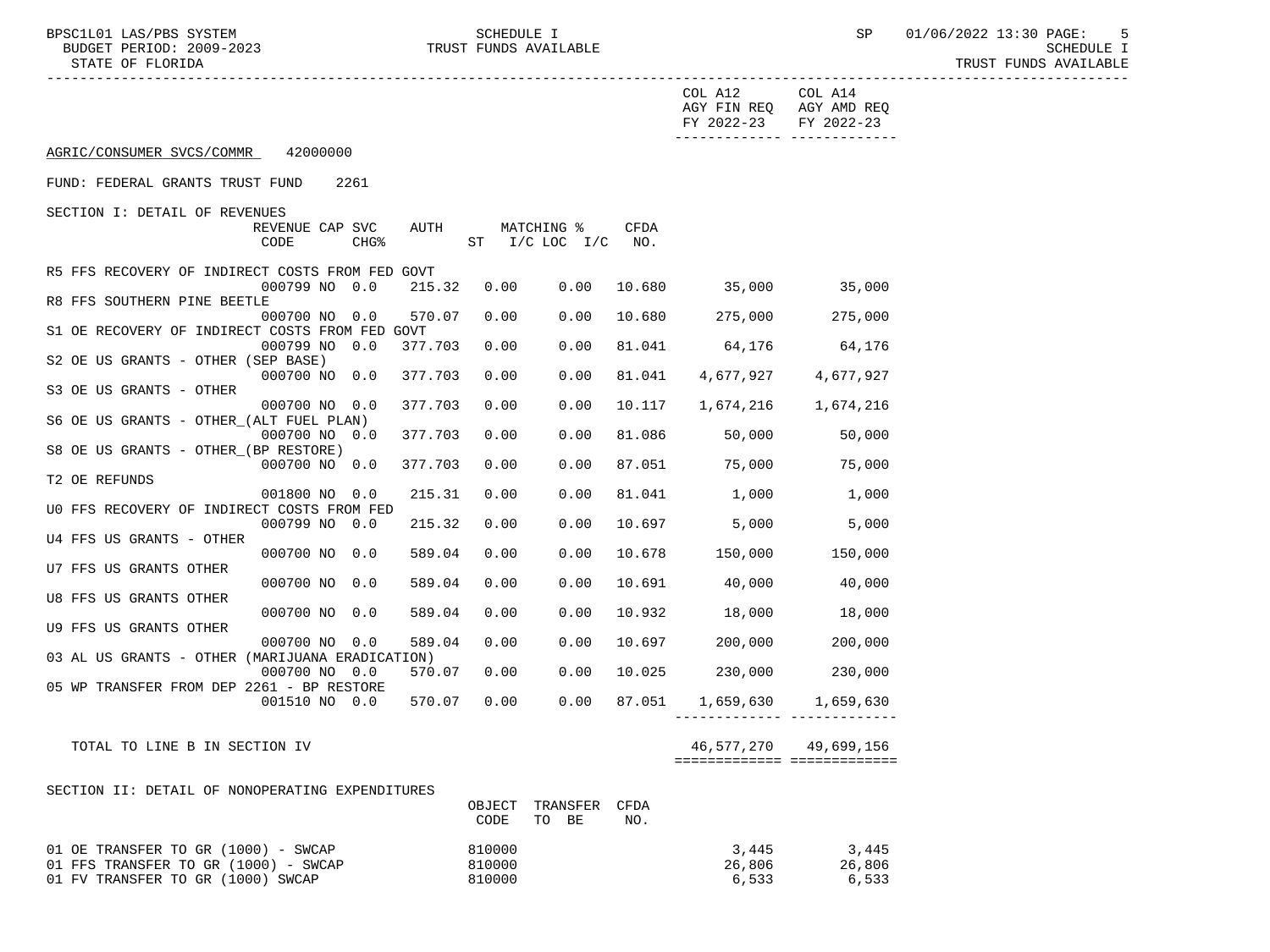-----------------------------------------------------------------------------------------------------------------------------------

STATE OF FLORIDA TRUST FUNDS AVAILABLE

| COL A12               | COL A14                 |
|-----------------------|-------------------------|
|                       | AGY FIN REQ AGY AMD REQ |
| FY 2022-23 FY 2022-23 |                         |
|                       |                         |

## AGRIC/CONSUMER SVCS/COMMR 42000000

## FUND: FEDERAL GRANTS TRUST FUND 2261

## SECTION II: DETAIL OF NONOPERATING EXPENDITURES

|                                                                                                                                                                                                                                                                                                                                                                                                    | OBJECT<br>CODE                  | TRANSFER CFDA<br>TO BE NO. |                                                                                                                           |                                                     |
|----------------------------------------------------------------------------------------------------------------------------------------------------------------------------------------------------------------------------------------------------------------------------------------------------------------------------------------------------------------------------------------------------|---------------------------------|----------------------------|---------------------------------------------------------------------------------------------------------------------------|-----------------------------------------------------|
|                                                                                                                                                                                                                                                                                                                                                                                                    |                                 |                            |                                                                                                                           |                                                     |
|                                                                                                                                                                                                                                                                                                                                                                                                    |                                 |                            |                                                                                                                           |                                                     |
|                                                                                                                                                                                                                                                                                                                                                                                                    |                                 |                            |                                                                                                                           |                                                     |
| 05 ADM REFUND CMIA<br>06 ADM ASSESSMENT ON INVESTMENTS 830000<br>08 ADM TRANSFER TO DFS TF LOAN REPAY 180049 810000                                                                                                                                                                                                                                                                                |                                 |                            | $232,916$<br>$17,084$<br>$5,000,000$<br>$6,000,000$<br>$32,916$<br>$17,084$                                               |                                                     |
| 11 UNFUNDED BUDGET                                                                                                                                                                                                                                                                                                                                                                                 | 899000                          |                            |                                                                                                                           |                                                     |
| TOTAL TO LINE E IN SECTION IV                                                                                                                                                                                                                                                                                                                                                                      |                                 |                            |                                                                                                                           | 5,658,611 5,658,611<br>============================ |
| SECTION III: ADJUSTMENTS                                                                                                                                                                                                                                                                                                                                                                           | OBJECT                          |                            |                                                                                                                           |                                                     |
|                                                                                                                                                                                                                                                                                                                                                                                                    | CODE                            |                            |                                                                                                                           |                                                     |
| TOTAL TO LINE H IN SECTION IV                                                                                                                                                                                                                                                                                                                                                                      |                                 |                            |                                                                                                                           | ============================                        |
| SECTION IV: SUMMARY                                                                                                                                                                                                                                                                                                                                                                                |                                 |                            |                                                                                                                           |                                                     |
| UNRESERVED FUND BALANCE - JULY 1<br>ADD: REVENUES (FROM SECTION I) $(B)$<br>TOTAL FUNDS AVAILABLE (LINE A + LINE B) $(C)$<br>LESS: OPERATING EXPENDITURES<br>LESS: NONOPERATING EXPENDITURES (SECTION II) (E)<br>LESS: FIXED CAPITAL OUTLAY (TOTAL ONLY)<br>UNRESERVED FUND BALANCE - JUNE 30 - BEFORE ADJ (G)<br>NET ADJUSTMENTS (FROM SECTION III)<br>ADJUSTED UNRESERVED FUND BALANCE - JUNE 30 | (A)<br>(D)<br>(F)<br>(H)<br>(T) |                            | 46,577,270 49,699,156<br>$46,577,270$ $49,699,156$<br>37,418,659 40,540,545<br>5,658,611 5,658,611<br>3,500,000 3,500,000 |                                                     |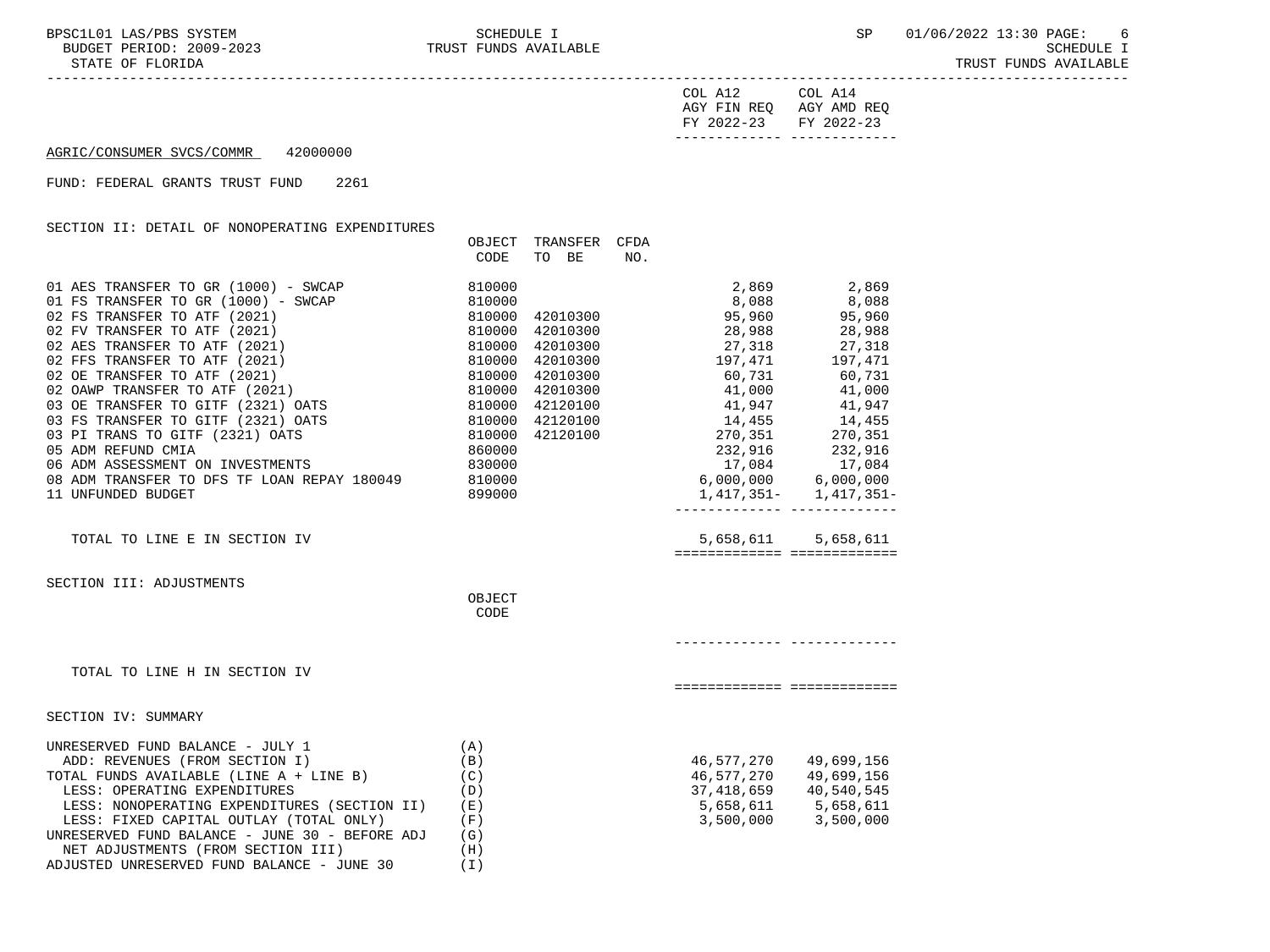TRUST FUNDS AVAILABLE

|                                                                                                                                                                                                                                                                           |                                             |                  |                            |                                                                                                                                                            |      | COL A12<br>AGY FIN REQ AGY AMD REQ<br>FY 2022-23 FY 2022-23                       | COL A14                                                     |  |
|---------------------------------------------------------------------------------------------------------------------------------------------------------------------------------------------------------------------------------------------------------------------------|---------------------------------------------|------------------|----------------------------|------------------------------------------------------------------------------------------------------------------------------------------------------------|------|-----------------------------------------------------------------------------------|-------------------------------------------------------------|--|
| AGRIC/CONSUMER SVCS/COMMR 42000000                                                                                                                                                                                                                                        |                                             |                  |                            |                                                                                                                                                            |      |                                                                                   |                                                             |  |
| FUND: AG EMERGENCY ERAD TF                                                                                                                                                                                                                                                | 2360                                        |                  |                            |                                                                                                                                                            |      |                                                                                   |                                                             |  |
| SECTION I: DETAIL OF REVENUES                                                                                                                                                                                                                                             | REVENUE CAP SVC<br>CODE<br>CHG <sup>8</sup> |                  |                            | AUTH MATCHING %<br>ST I/C LOC I/C NO.                                                                                                                      | CFDA |                                                                                   |                                                             |  |
| XX FV TRANSFER FROM GR - AEETF CASH                                                                                                                                                                                                                                       | 001500 NO 0.0                               |                  |                            |                                                                                                                                                            |      | 570.191  0.00  0.00  8,000,000  8,000,000                                         |                                                             |  |
| 1A ADM TRANSFER FROM DOR (FUEL TAX - REC)                                                                                                                                                                                                                                 | 001500 NO 0.0                               | 206.606          | 0.00                       |                                                                                                                                                            |      | $0.00$ 14,300,000                                                                 | 14,300,000                                                  |  |
| 1B ADM INTEREST ON INVESTMENTS                                                                                                                                                                                                                                            | 000502 NO 4.0 17.57 0.00                    |                  |                            |                                                                                                                                                            |      |                                                                                   |                                                             |  |
| 1D ADM TRANSFER FROM GR (1000) AEETF CASH                                                                                                                                                                                                                                 | 001500 NO 0.0                               | 570.191          | 0.00                       |                                                                                                                                                            |      | $0.00$ 3,500,000 3,500,000                                                        |                                                             |  |
| 7C PI TRANSFER FROM GR - AEETF CASH                                                                                                                                                                                                                                       | 001500 NO 0.0 570.191                       |                  |                            | 0.00 0.00                                                                                                                                                  |      | ________________________________                                                  | 2,000,000 2,000,000                                         |  |
| TOTAL TO LINE B IN SECTION IV                                                                                                                                                                                                                                             |                                             |                  |                            |                                                                                                                                                            |      | ============================                                                      | 27,935,000 27,935,000                                       |  |
| SECTION II: DETAIL OF NONOPERATING EXPENDITURES                                                                                                                                                                                                                           |                                             |                  | CODE                       | OBJECT TRANSFER CFDA<br>TO BE                                                                                                                              | NO.  |                                                                                   |                                                             |  |
| 01 PI TRANS TO ATF (2021)<br>01 AI TRANS TO ATF (2021)<br>01 MKT TRANS TO ATF (2021)<br>01 AL TRANSFER TO ATF (2021)<br>01 FFS TRANS TO ATF (2021)<br>02 PI TRANS TO GITF (2321) OATS<br>04 ADM ASSESSMENT ON INVESTMENTS<br>06 ADM GR SERVICE CHARGE 4%<br>08 5% RESERVE |                                             | 810000<br>810000 | 830000<br>880400<br>999000 | 42010300<br>42010300<br>$\begin{array}{rrrr} 610000 & 42010300 \ 810000 & 42010300 \ 810000 & 42010300 \ 810000 & 42010300 \ 10000 & 42120100 \end{array}$ |      | 205,755<br>26,286<br>138,652<br>403,473<br>10,666<br>5,400<br>1,225,379 1,225,379 | 205, 755<br>26,286<br>138,652<br>403,473<br>10,666<br>5,400 |  |
| TOTAL TO LINE E IN SECTION IV                                                                                                                                                                                                                                             |                                             |                  |                            |                                                                                                                                                            |      | =============================                                                     | 2,385,664 2,385,664                                         |  |
| SECTION III: ADJUSTMENTS                                                                                                                                                                                                                                                  |                                             |                  | OBJECT<br>CODE             |                                                                                                                                                            |      |                                                                                   |                                                             |  |

------------- -------------

TOTAL TO LINE H IN SECTION IV

============= =============